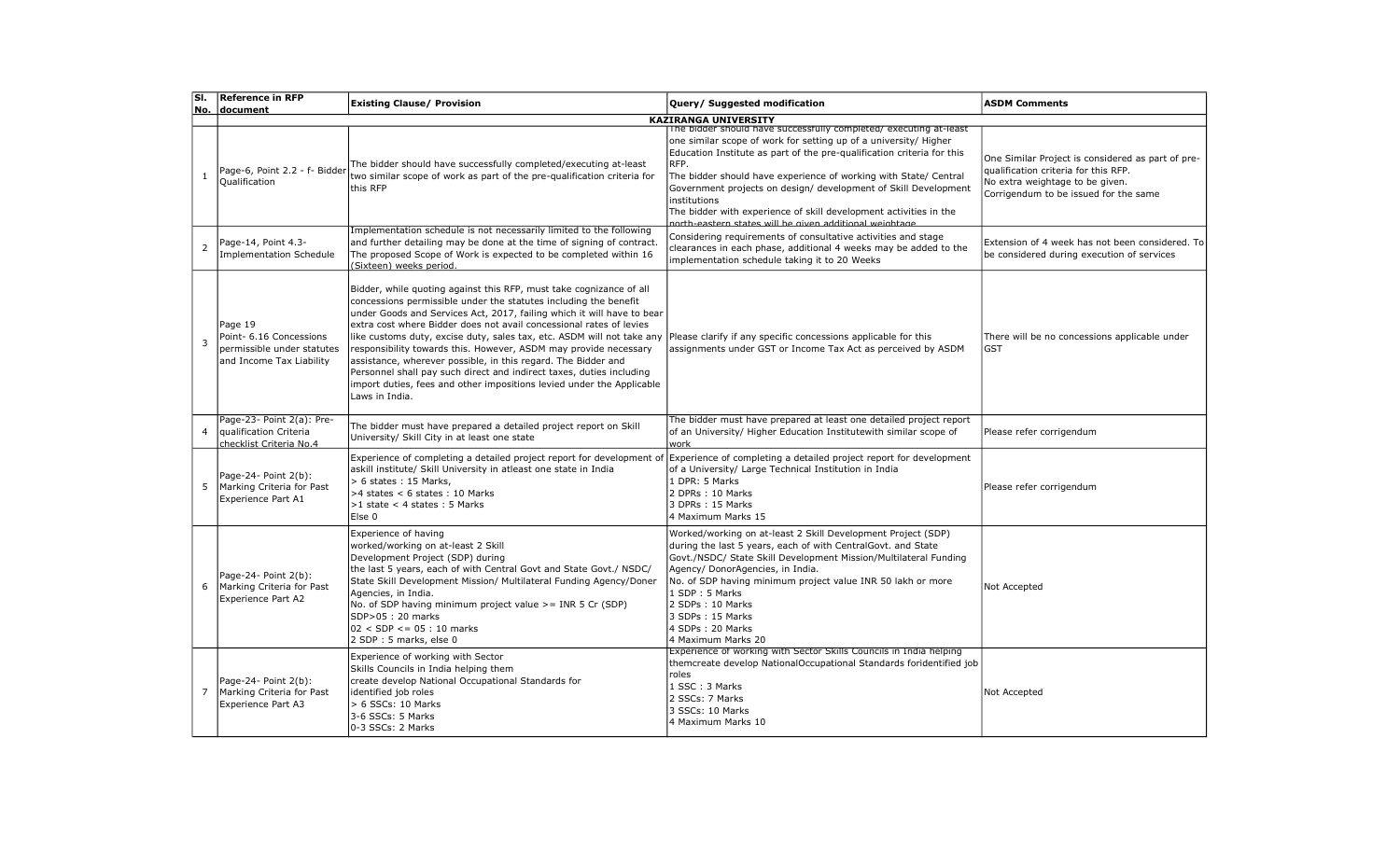| 8  | Page-24- Point 2 B.1-<br><b>RESOURCEASSESMENT</b>                     | Project Manager:<br>Project Manager with Post Graduate degree in MSW/ MA in Sociology/<br>Anthropology with MBA or Post Graduate Diploma in Social Sciences/<br>Economics/ Management or MBA in Finance/ HRM/ Business<br>Management/ Rural Management/Operations having overall<br>experience of 15 years and at least 10 years of experience in<br>preparation of Skill Institute/Skill city DPR. The marks breakup is as<br>follows:<br>1. 15 years of total experience and >10 years of experience of<br>working on DPR preparation of Skill City/University: 15 Marks<br>2.15 years of total experience and 8 years of experience of working<br>on DPR preparation of Skill City/University: 10 Marks<br>Reference Check. NIRF top 30 institute- Resources would necessarily<br>need to be from the top 30 NIRF ranked institutes | Project Manager with Post Graduate degree in MSW / MA in<br>Sociology /Anthropology/ MBA or Post Graduate Diploma in Social<br>Sciences/ Economics / Management or MBA in Finance/ HRM/<br>Business Management/ RuralManagement/ Operations having overall<br>experience of 10 years of which 5 years in the area of feasibility<br>study, business strategy, Skill development and with adequate<br>experience in preparation of DPR or similar assignments. The marks<br>breakup is as follows:<br>1. 15 years of total experience and >5 years of experience of<br>working on DPR, Feasibility study, Skill Development related projects<br>or similar assignments: 15 Marks<br>2. 10 years of total experience and 3 years of experience of<br>preparation of DPR, Feasibility study, Skill Development related<br>projects or similar assignments: 10 Marks<br>  Consultants having Post Graduate degree in MSW / MA in Sociology | Change requested accepted.<br>Corrigendum to be issued for the same                                                                                                                                                                  |
|----|-----------------------------------------------------------------------|----------------------------------------------------------------------------------------------------------------------------------------------------------------------------------------------------------------------------------------------------------------------------------------------------------------------------------------------------------------------------------------------------------------------------------------------------------------------------------------------------------------------------------------------------------------------------------------------------------------------------------------------------------------------------------------------------------------------------------------------------------------------------------------------------------------------------------------|----------------------------------------------------------------------------------------------------------------------------------------------------------------------------------------------------------------------------------------------------------------------------------------------------------------------------------------------------------------------------------------------------------------------------------------------------------------------------------------------------------------------------------------------------------------------------------------------------------------------------------------------------------------------------------------------------------------------------------------------------------------------------------------------------------------------------------------------------------------------------------------------------------------------------------------|--------------------------------------------------------------------------------------------------------------------------------------------------------------------------------------------------------------------------------------|
| 9  | Page - 25- Point 2(b):<br>Marking Criteria for<br>Resource Assessment | <b>Consultants</b> having Post Graduate degree in MSW / MA in Sociology<br>/ Anthropology with MBA or Post Graduate Diploma in Social<br>Sciences/Economics/Management or MBA in Finance/ HRM/ Business<br>Management/ Rural Management/ Operations and at least8 years of<br>work experience with atleast 5 years of experience in skill<br>Development projects.<br>Consultants would necessarily need tobe from the top 30 NIRF<br>ranked institutions.                                                                                                                                                                                                                                                                                                                                                                             | Anthropology with MBA or Post Graduate Diploma in Social<br>Sciences/Economics/Management or MBA in Finance/ HRM/ Business<br>Management/ Rural Management/ Operations and at least 5 years of<br>work experience with at least 2 years of experience in<br>skillDevelopment projects or preparation of DPR. The marks breakup<br>is as follows:<br>1. 5 years of total experience and 3 years of experience skill<br>Development projects or preparation of DPR: 5 Marks<br>2. 5 years of total experience and 2 years of experience skill<br>Development projects or preparation of DDD . 2 Marks                                                                                                                                                                                                                                                                                                                                    | Change requested accepted.<br>Corrigendum to be issued for the same                                                                                                                                                                  |
| 10 | Page - 25- Point 2(b):<br>Marking Criteria for<br>Resource Assessment | 1 no Architect/Civil Engineer/Urban Planner as an expert, with more<br>than7 years of experience of working on Engineering and/or<br>Architectural projects and preferably having experience of working<br>on/ providing consulting services in Skill Development Projects.<br>Consultants would necessarily need to be from the top 30 NIRF<br>ranked institutions                                                                                                                                                                                                                                                                                                                                                                                                                                                                    | 1 no Architect/ Civil Engineer/ Urban Planner as an expert, with<br>more than 7 years of experience of working on Engineering and/or<br>Architectural projects and preferably having experience of working<br>on/ providing consulting services in development of DPRs.<br>1. 7 years of total experience and 5 years of experience skill<br>Development projects or preparation of DPR: 5 Marks<br>2. 7 years of total experience and 3 years of experience skill<br>Development projects or preparation of DPR: 3 Marks<br>Team of Project Advisors being on the rolls of the bidder having<br>experience of Setting up of Universities, Preparation of DPR,<br>Feasibility study, operation of Skill Development Institutions, as<br>consultants toGoI Skill Development programs etc.<br>8-10 marks may be considered by reducing marks of other<br>resources to provide adequate weightage                                        | Change requested accepted.<br>Corrigendum to be issued for the same                                                                                                                                                                  |
| 11 |                                                                       |                                                                                                                                                                                                                                                                                                                                                                                                                                                                                                                                                                                                                                                                                                                                                                                                                                        | <b>Consortium partner:</b> the RFP is silent on bidding in consortium to<br>pool experience and resources to improve competency requirements<br>for the assignments.<br>Formation of consortiums with maximum two partners may be<br>allowed.                                                                                                                                                                                                                                                                                                                                                                                                                                                                                                                                                                                                                                                                                          | Not Accepted                                                                                                                                                                                                                         |
|    | Page-3, SL.15                                                         | Section 1 (15) - Proposals must be submitted no later than<br>19.09.2019 upto 17:00 hrs, through https://assamtenders.gov .in<br>Hard copy (only technical) should be dropped at tender box at Assam<br>Skill Development Mission (ASDM) Katabari, DPS Road, NH37<br>Garchuk, Guwahati781035.<br>Section 2 (2.1) - The last date for uploading of proposal/bid will be<br>from 17.08.2019 to 16.09.2019 (17.00 hrs) Technical Bid will be<br>opened on 18.09.2019 at 13:00 Hrs. Please refer RFP document for<br>complete details.                                                                                                                                                                                                                                                                                                     | 1) The submission date under both sections are different, i.e.,<br>19.09.2019 and (17.08.2019 to 16.09.2019). Please clarify the<br>submission date.<br>2) The bid submission method is also different under each section,<br>i.e., hard copy and uploading via eProcurement portal. Please clarify<br>the bid submission method - hard copy or online?                                                                                                                                                                                                                                                                                                                                                                                                                                                                                                                                                                                | Last Date of Submission is 19th September<br>2019 till 17:00 Hrs<br>Online Submission in Assam Tenders Portal is<br>mandatory. Hard Copy of the same may be<br>submitted<br>Technical Bid will be opened on 21.09.19 at<br>13:00 Hrs |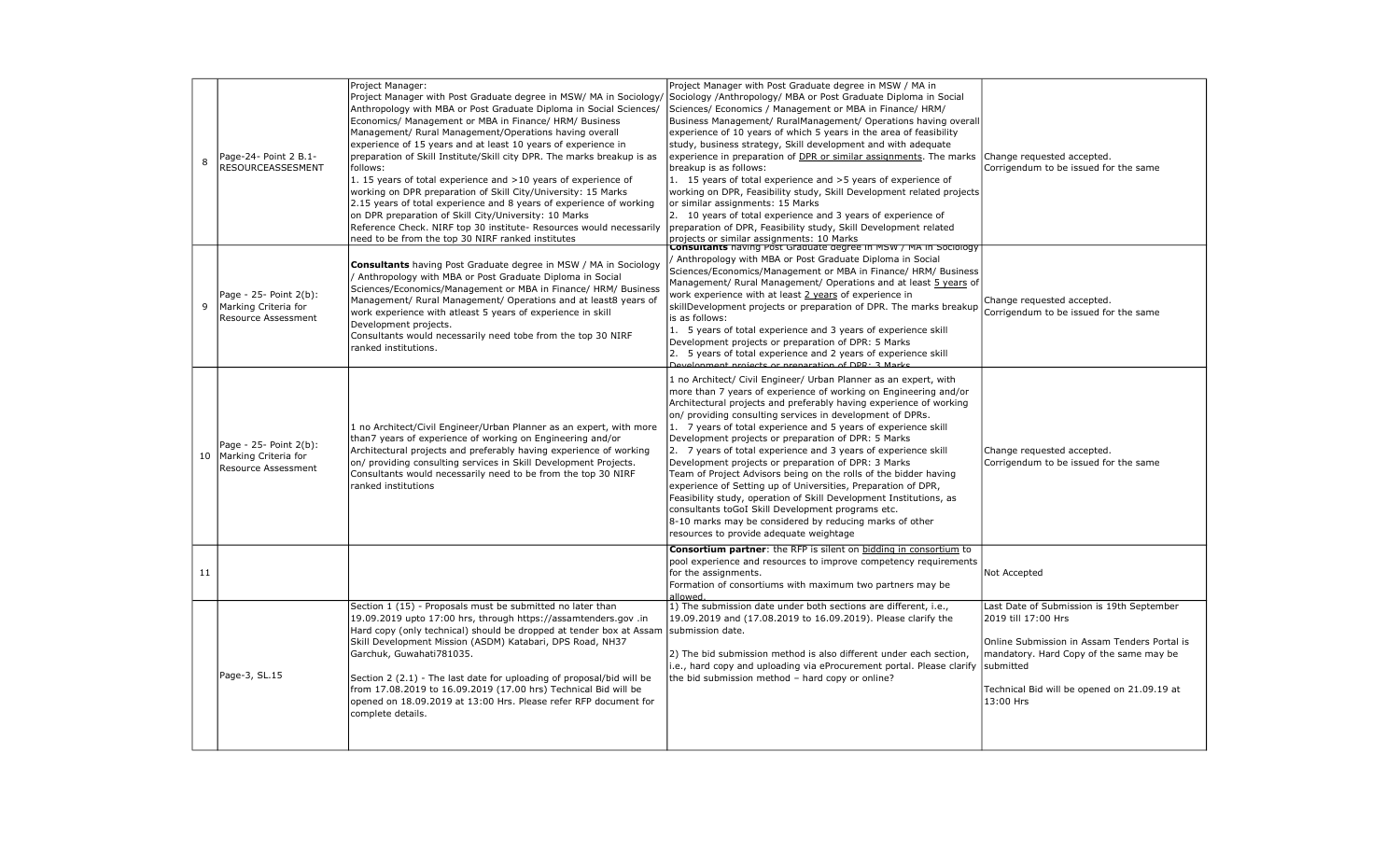|    | <b>CENTURION UNIVERSITY</b>                                                                          |                                                                                                                                                                                                                                                                                                                                                        |                                                                                                                                                                                                                                                                                                                                                                                                                                                                                                                                                                                                         |                                                                                                     |
|----|------------------------------------------------------------------------------------------------------|--------------------------------------------------------------------------------------------------------------------------------------------------------------------------------------------------------------------------------------------------------------------------------------------------------------------------------------------------------|---------------------------------------------------------------------------------------------------------------------------------------------------------------------------------------------------------------------------------------------------------------------------------------------------------------------------------------------------------------------------------------------------------------------------------------------------------------------------------------------------------------------------------------------------------------------------------------------------------|-----------------------------------------------------------------------------------------------------|
|    | Section 7. Annexures Point<br>12 2 (a): Pregualification<br>Criteria Checklist, Point 4              | The bidder must have prepared a detailed project report on skill<br>university/skill city in atleast one state                                                                                                                                                                                                                                         | The bidder must have prepared a detailed report on skill<br>university/skill city in atleast one state or developed and operated<br>skill development centers in atleast 2 states (design, commissioning<br>and operations). Any bidder who is a duly recognized Skill University<br>will be considered eligible.<br>It is critical that the chosen bidder has actual implementation and<br>on the ground experience to ensure that the proposed model is<br>eventually successful, and the transaction design attracts right<br>number and quality of partners subsequently<br>Experience completing a | Please refer corrigendum                                                                            |
|    | Section 7. Annexures Point<br>13 2 (b): Marking Criteria,<br>Point 4                                 | Experience of completing a<br>detailed report for the<br>development of a skill<br>institute/skill university in at<br>least one state in india.<br>>6 states: 15 marks<br>$>$ 4 states < 6 states: 10 marks<br>$> 1$ states < 4 states: 5 marks<br>Else 0                                                                                             | detailed report a detailed<br>report on skill university/skill<br>city or developed and operated<br>skill development centers<br>(design, commissioning and<br>operations).<br>> 5 states: 15 marks<br>$>$ 3 states < 5 states: 10 marks<br>$=$ 3 states: 5 marks<br>$F$ <sub>ce</sub> $\Omega$                                                                                                                                                                                                                                                                                                         | Please refer corrigendum                                                                            |
|    |                                                                                                      |                                                                                                                                                                                                                                                                                                                                                        | Will the successful bidder be precluded/barred from bidding to<br>become the partner for the actual establishment and operation of<br>the Skill City/University?                                                                                                                                                                                                                                                                                                                                                                                                                                        | Bidder will not be barred                                                                           |
|    | Page 03- Section 1 (15) Bid                                                                          |                                                                                                                                                                                                                                                                                                                                                        | <b>VISION EIS CONSULTING</b>                                                                                                                                                                                                                                                                                                                                                                                                                                                                                                                                                                            |                                                                                                     |
| 14 | Data<br>Sheet on Earnest Money<br><b>Deposit</b>                                                     | Earnest Money Deposit of INR 18,00,000/- (Rupees Eighteen Lakhs<br>Only) shall be applicable.                                                                                                                                                                                                                                                          | We would request you to reduce the Earnest Money Deposit upto<br>5,00,000/- (Rupees Five Lac Only) to avoid financial burden on the<br>bidder.                                                                                                                                                                                                                                                                                                                                                                                                                                                          | Change requested accepted.<br>Corrigendum to be issued for the same                                 |
| 15 | Page 2- Point- 1.3- Bidding<br>Data Sheet Point No: Sub<br>Point-10- Performance<br>Guarantee(PG)    | 10% of the contract value signed between successful bidder and<br>ASDM to be given in the form of Performance Guarantee in the form<br>of Bank Guarantee in favour of 'Assam Skill Development Mission' to<br>be submitted within 15 working days from the date of 'letter of<br>award' issued by ASDM, valid for the entire duration of the contract. | Sir would request you to kindly reduce the Performance security to<br>an amount equivalent to 5% of the value of contract to allow the<br>Consultant to smoothly execute the work.                                                                                                                                                                                                                                                                                                                                                                                                                      | Not Accepted                                                                                        |
| 16 | Page 03- Point- 1.3 Bidding<br>Data Sheet Point No 15-<br>Last date and address of<br>bid submission | 1. Proposals must be submitted no later than 19.09.2019 upto 17:00<br>hrs.<br>2. The last date for uploading of proposal/bid will be from                                                                                                                                                                                                              | Please confirm if submission is through online/offline mode. Also<br>please confirm the dates for the                                                                                                                                                                                                                                                                                                                                                                                                                                                                                                   | Online Submission is compulsory<br>Last Date of Submission is 19th September<br>2019 till 17:00 Hrs |
| 17 | Page 05- Point- 2.2 Bidder<br>Qualification                                                          | The authorization shall be<br>indicated by written Power of<br>Attorney accompanying the<br>Oualification bid.                                                                                                                                                                                                                                         | Please specify if Power of Attorney has to be provided on the<br>Consultant's letterhead or non-judicial notarized stamp paper. If on<br>non-judicial stamp paper, please specify the value of stamp paper<br>required<br>We request you to consider                                                                                                                                                                                                                                                                                                                                                    | Non Judicial Notarized stamp paper                                                                  |
| 18 | Point 2 (a) PreQualification<br>Criteria Checklist (Point No:<br> 2)                                 | The bidder must have minimum<br>average annual turnover of INR 50<br>crores from last FY 2015-16, 2016-<br>17, and 2017-18 from the Indian<br>operations for consulting/similar<br>services.                                                                                                                                                           | average annual turnover of INR<br>10 crores from consulting<br>business in last 3 FY (FY 2016-17,<br>2017-18 and 2018-19)<br>We would also request you to<br>consider the turnover for the F.Y.<br>$(2018 - 19)$                                                                                                                                                                                                                                                                                                                                                                                        | Not Accepted                                                                                        |
|    | Point 2 (a) PreQualification<br>19 Criteria Checklist (Point No:<br>4)                               | The bidder must have prepared a<br>detailed project report on Skill University/Skill City in at least one<br>state.                                                                                                                                                                                                                                    | Request you to consider experience of skill development sector,<br>sectoral skill gap, demand<br>mapping etc.                                                                                                                                                                                                                                                                                                                                                                                                                                                                                           | Please refer corrigendum                                                                            |
| 20 | Point 2 (a) PreQualification<br>Criteria Checklist (Point No:<br>$\vert$ 5)                          | The bidder must have at least 200 people related to consulting/<br>advisory/ research activities on its payroll as on date of submission of Kindly reduce the manpower criteria to 100.<br>the bid.                                                                                                                                                    |                                                                                                                                                                                                                                                                                                                                                                                                                                                                                                                                                                                                         | Not Accepted                                                                                        |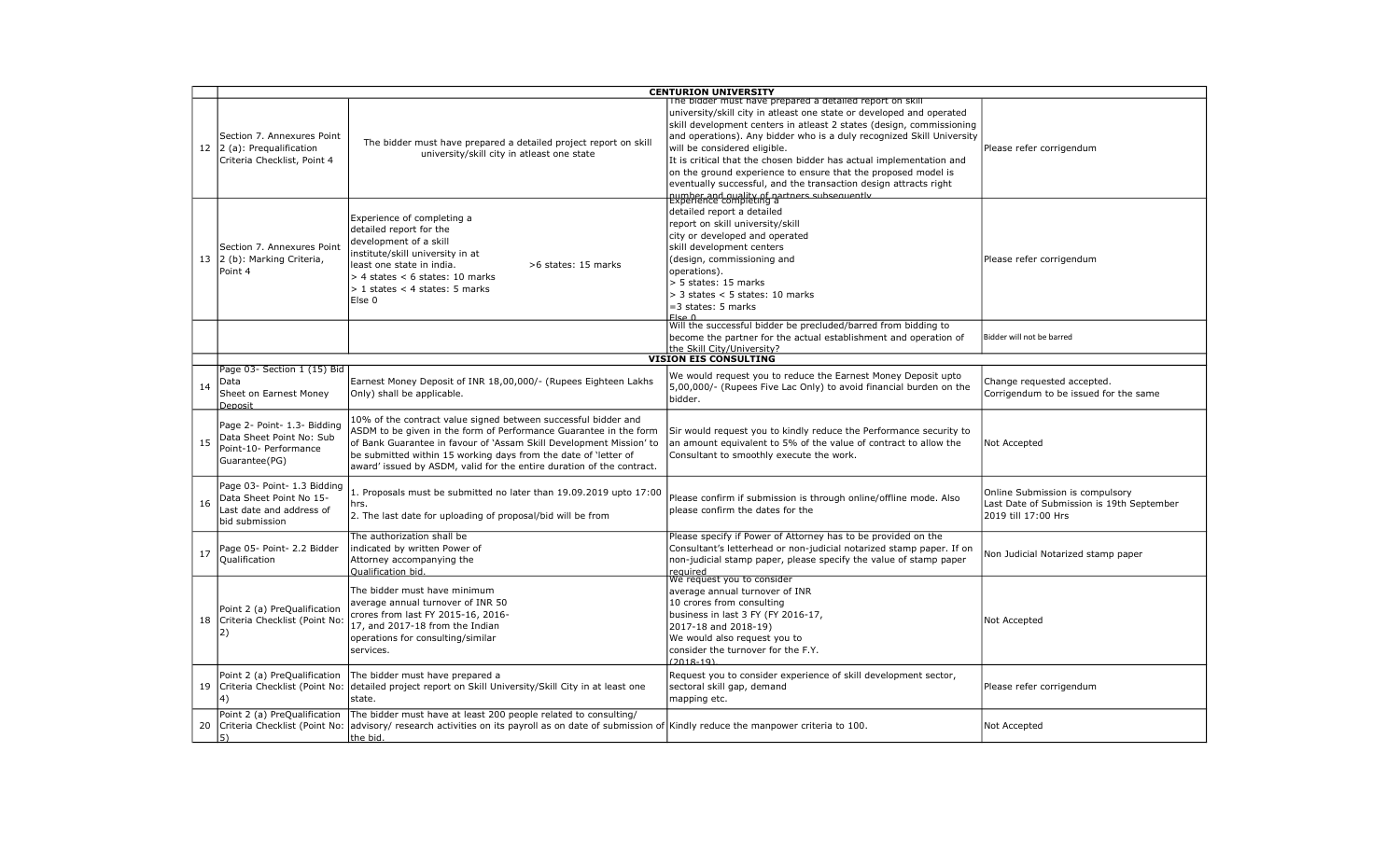| 21 | Point 2 (b): Marketing<br>Criteria (Point No: 1<br>Marketing Criteria for Paper<br>Based Evaluation) | Section: A Past Experience: 45<br>A.1 Experience of completing a detailed project report for<br>development of a skill institute/ Skill University in at least one state<br>in India<br>> 6 states: 15 Marks,<br>$>4$ states < 6 states : 10 Marks<br>$>1$ state < 4 states : 5 Marks<br>Else 0<br>A.2 Experience of having worked/working on at-least 2 Skill<br>Development Project (SDP) during the last 5 years, each of with<br>Central Govt. and State Govt./ NSDC/ State Skill Development<br>Mission/ Multilateral Funding Agency/Doner Agencies, in India.<br>No. of SDP having minimum project value $\geq$ INR 5 Cr (SDP)<br>SDP>05: 20 Mark<br>$02 <$ SDP <= 05 : 10 Marks<br>2 SDP: 5 Marks, else 0 A.3<br>Experience of working with Sector Skills Councils in India helping<br>them create develop National Occupational Standards for identified<br>job roles > 6 SSCs: 10 Marks<br>3-6 SSCs: 5 Marks 0-3 SSCs: 2 Marks                                                                                                                                                                                                                                                                                                                                                                                                                                                                                                                                                                                                                                                                         | Request you to revise the past experience marking criteria and<br>reduce it upto 30 are as follows:-<br>. Experience of having worked/working on at-least 2 Skill<br>Development Project (SDP) during the last 5 years, each of with<br>Central Govt. and State Govt./ NSDC/ State Skill Development<br>Mission/ Multilateral Funding Agency/Doner Agencies, in India.<br>No. of SDP having minimum project value> = INR 1 Cr (SDP) 1<br>Project = 10 Marks 2 Project s = 20 Marks<br>• Experience of working on a skill development projects at state level<br>1 Project = $5$ Marks<br>$2$ Projects = 10 Marks                                                                                                                                                                                                                                                                                                                                                                                                                                                                                                                                                                                                                                                                                                                                                                                                                                | Please refer corrigendum |
|----|------------------------------------------------------------------------------------------------------|-----------------------------------------------------------------------------------------------------------------------------------------------------------------------------------------------------------------------------------------------------------------------------------------------------------------------------------------------------------------------------------------------------------------------------------------------------------------------------------------------------------------------------------------------------------------------------------------------------------------------------------------------------------------------------------------------------------------------------------------------------------------------------------------------------------------------------------------------------------------------------------------------------------------------------------------------------------------------------------------------------------------------------------------------------------------------------------------------------------------------------------------------------------------------------------------------------------------------------------------------------------------------------------------------------------------------------------------------------------------------------------------------------------------------------------------------------------------------------------------------------------------------------------------------------------------------------------------------------------------|-------------------------------------------------------------------------------------------------------------------------------------------------------------------------------------------------------------------------------------------------------------------------------------------------------------------------------------------------------------------------------------------------------------------------------------------------------------------------------------------------------------------------------------------------------------------------------------------------------------------------------------------------------------------------------------------------------------------------------------------------------------------------------------------------------------------------------------------------------------------------------------------------------------------------------------------------------------------------------------------------------------------------------------------------------------------------------------------------------------------------------------------------------------------------------------------------------------------------------------------------------------------------------------------------------------------------------------------------------------------------------------------------------------------------------------------------|--------------------------|
|    | Point 2 (b):<br>22 Marketing<br>Criteria                                                             | Section: B Resource Management: 25 Marks<br>B.1 Project Manager:<br>Project Manager with Post Graduate degree in MSW / MA in Sociology<br>/ Anthropology with MBA or Post Graduate Diploma in Social<br>Sciences/ Economics/Management or MBA in Finance/HRM/Business<br>Management/Rural Management/Operations having overall<br>experience of 15 years and at least 10 years of experience in<br>preparation of Skill Institute/Skill city DPR. The marks breakup is as<br>follows:<br>1. 15 years of total experience and >10 years of experience of<br>working on DPR preparation of Skill City/University: 15 Marks<br>2. 15 years of total experience and 8 years of experience of working<br>on DPR preparation of Skill City/University: 10 Marks<br>Reference Check. NIRF top 30 institute- Resources would necessarily<br>need to be from the top 30 NIRF ranked institutes<br>Consultant (2 Nos) = $5$ Marks for each consultant<br>Consultants having Post Graduate degree in MSW / MA in Sociology<br>Anthropology with MBA or Post Graduate Diploma in Social<br>Sciences/economics/Management or MBA in Finance/HRM/Business<br>Management/Rural Management/Operations and at least 8 years of<br>work experience with at least 5 years of experience in skill<br>development projects.<br>Consultants would necessarily need to be from the top 30 NIRF<br>ranked institutions.<br>B.2 1 no Architect/Civil Engineer/Urban Planner as an expert, with<br>more than 7 years of experience of working on Engineering and/or<br>Architectural projects and preferably having experience of working | Request you to revise the marking criteria under the Resource<br>Management section and consider it as 40 Marks instead of 25<br>Marks. Criteria are as follows:-<br>Project Manager: Project Manager with Post Graduate degree in<br>MSW / MA in Sociology / Anthropology with MBA or Post Graduate<br>Diploma in Social Sciences/ Economics/Management or MBA in<br>Finance/HRM/Business Management/Rural Management/Operations<br>having overall experience of 15 years and at least 10 years of<br>experience in preparation of Skill Institute/Skill city DPR. The marks<br>breakup is as follows:<br>1. 15 years of total experience and >10 years of experience of<br>working on DPR preparation of Skill City/University: 15 Marks<br>2. 15 years of total experience and 8 years of experience of working<br>on DPR preparation of Skill City/University: 10 Marks<br>Reference Check. NIRF top 30 institute- Resources would necessarily<br>need to be from the top 30 NIRF ranked institutes<br>•Consultant (2 Nos) = 10 Marks for each consultant<br>.1 no Architect/Civil Engineer/Urban Planner as an expert, with<br>more than 7 years of experience of working on Engineering and/or<br>Architectural projects and preferably having experience of working<br>on/ providing consulting services in Skill Development Projects.<br>Consultants would necessarily need to be from the top 30 NIRF<br>ranked institutions: 5 Marks | Please refer corrigendum |
| 23 |                                                                                                      |                                                                                                                                                                                                                                                                                                                                                                                                                                                                                                                                                                                                                                                                                                                                                                                                                                                                                                                                                                                                                                                                                                                                                                                                                                                                                                                                                                                                                                                                                                                                                                                                                 | <b>KPMG ADVISORY SERVICES</b>                                                                                                                                                                                                                                                                                                                                                                                                                                                                                                                                                                                                                                                                                                                                                                                                                                                                                                                                                                                                                                                                                                                                                                                                                                                                                                                                                                                                                   |                          |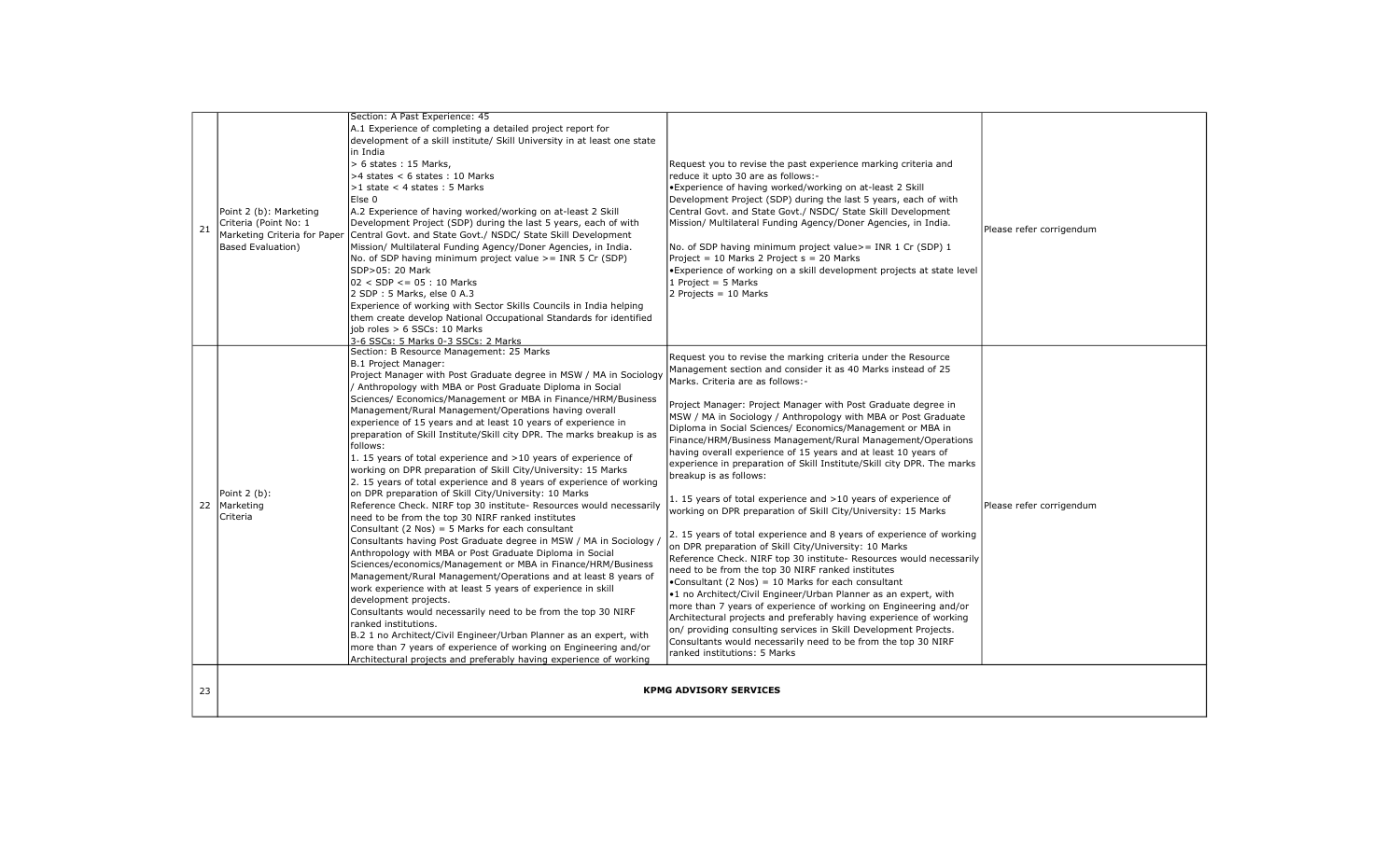| 24 | Page 11 / 4.1 /pt. 1a<br>Scope of Work                                  | Analyze demand and supply gap for Assam & NE and identify key<br>academic focus areas for Skill University/Skill City through Primary<br>Research:<br>Profile current employment pattern and future manpower<br>requirements in Assam and neighboring states.                                                                                                                                                                         | Analyze demand and supply gap for Assam & NE and identify key<br>academic focus areas for Skill University/Skill City through<br>Secondary Research. At a later stage, in case Primary Research is<br>deemed as mandatory by ASDM, about 12 weeks would be expected<br>timeline instead of the allotted 4 weeks in the RFP<br>The analysis would require conducting a Skill Gap Analysis of the<br>North East states. Primary research involving stakeholder discussion Change requested accepted.<br>across the entire value chain of skill development and collating of<br>the same may take more than the allotted 4 weeks in order to do a<br>comprehensive analysis. Therefore request to change the clause to<br>Secondary Research instead of Primary Research.<br>If at all Primary Research it is mandatory, it estimated that about<br>12 weeks would be required instead of the allotted 4 weeks in the<br><b>RFP</b> | Corrigendum to be issued for the same                                                                               |
|----|-------------------------------------------------------------------------|---------------------------------------------------------------------------------------------------------------------------------------------------------------------------------------------------------------------------------------------------------------------------------------------------------------------------------------------------------------------------------------------------------------------------------------|----------------------------------------------------------------------------------------------------------------------------------------------------------------------------------------------------------------------------------------------------------------------------------------------------------------------------------------------------------------------------------------------------------------------------------------------------------------------------------------------------------------------------------------------------------------------------------------------------------------------------------------------------------------------------------------------------------------------------------------------------------------------------------------------------------------------------------------------------------------------------------------------------------------------------------|---------------------------------------------------------------------------------------------------------------------|
| 25 | Page 12 / 4.1 / pt. 1 L<br>Scope of Work                                | Institutional Capacity Development of SEED & ASDM                                                                                                                                                                                                                                                                                                                                                                                     | Request to change the scope to Institutional Capacity Development<br>of the Proposed Skill University/ Skill City<br>Since the primary scope of the work is related to establishing a state<br>of the art Skills University/ Skill City, request to modify the Scope to<br>Institutional Capacity Development of the proposed Skill City/<br>University.<br>Institutional Capacity Building of ASDM is in itself an engagement of<br>detailed scope which may not be feasible to carry out<br>comprehensively as part of this assignment<br>Request Clarification on the expected support                                                                                                                                                                                                                                                                                                                                        | Change requested accepted.<br>Corrigendum to be issued for the same<br>To be read as Repayment Policy for Repayment |
| 26 | Page 13 / 4.1 Scope of<br>Work                                          | Refund Policy - Formulation of Refund Policy as required                                                                                                                                                                                                                                                                                                                                                                              | Request clarification on what is meant by a Refund Policy, its                                                                                                                                                                                                                                                                                                                                                                                                                                                                                                                                                                                                                                                                                                                                                                                                                                                                   | of loan from borrowing agency.                                                                                      |
|    | 27   Page 24 - Evaluation Criteria                                      |                                                                                                                                                                                                                                                                                                                                                                                                                                       | applicability and context in this assignment.<br>Past Experience - Experience of completing a detailed project report<br>for development of a skill institute/ Skill University in at least one<br>state in India<br>$> 6$ states : 15 Marks.<br>$>4$ states < 6 states : 10 Marks<br>$>1$ state < 4 states : 5 Marks<br>$F$ <sub>se</sub> $0$                                                                                                                                                                                                                                                                                                                                                                                                                                                                                                                                                                                   | Please refer corrigendum<br>Please refer corrigendum                                                                |
|    | Page 25- Architect/Civil<br>28   Engineer/Urban Planner as<br>an expert | Architect/Civil Engineer/Urban Planner as an expert<br>1 no Architect/Civil Engineer/Urban Planner as an expert, with more<br>than 7 years of experience of working on Engineering and/or<br>Architectural projects and preferably having experience of working<br>on/ providing consulting services in Skill Development Projects.<br>Consultants would necessarily need to be from the top 30 NIRF<br>ranked institutions - 5 marks | Availability of an Architect/Civil Engineer/Urban Planner as an<br>expert, with experience of working on Engineering and/or<br>Architectural projects.<br>Having skill development institute experience for an architect may<br>be extremely specific and difficult to procure. Therefore the request<br>is to change to any educational institute experience.                                                                                                                                                                                                                                                                                                                                                                                                                                                                                                                                                                   | Please refer corrigendum                                                                                            |
| 29 | Page 11 / 4.1 /pt. 2- Scope<br>of Work                                  | Interactions with industry experts, academic experts and existing<br>educational providers in India and abroad to understand the current<br>and upcoming educational needs and identify related resource<br>requirements across sectors in sync with New Upcoming National<br><b>Educational Policy</b>                                                                                                                               | Interactions with industry experts, academic experts and existing<br>educational providers in India and abroad (restricted to 3 locations)<br>to understand the current and upcoming educational needs and<br>identify related resource requirements across sectors in sync with<br>New Upcoming National Educational Policy<br>Reaching out to relevant experts abroad and seeking their inputs<br>may take some time in order to identify relevant experts from<br>suitable locations abroad, reaching out to them and getting their<br>feedback on the areas mentioned. In order to complete within the<br>time limit, the locations abroad may kindly be restricted to 3.                                                                                                                                                                                                                                                    | Not Accepted                                                                                                        |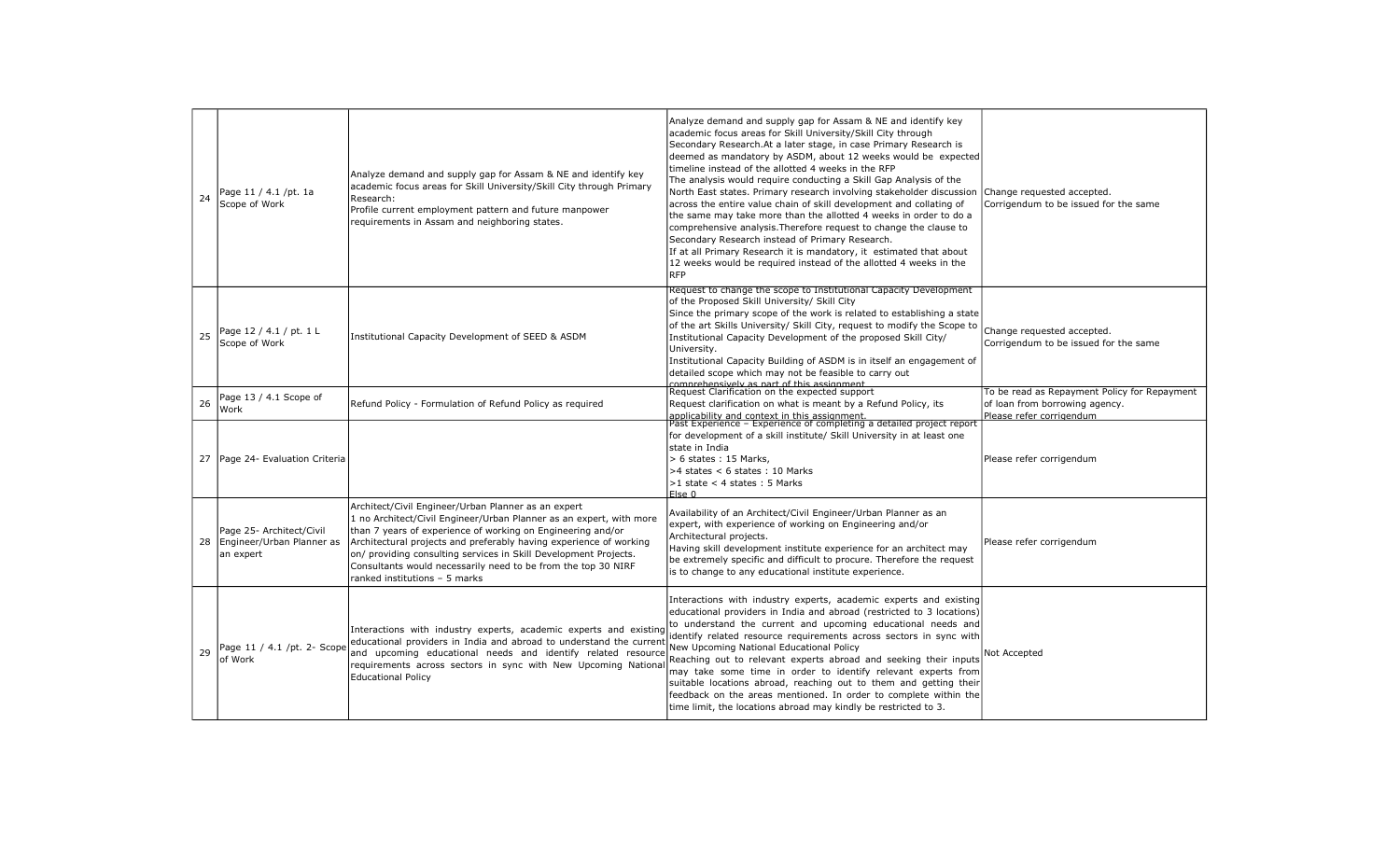| 30 | Page 23-Point 2(a), Pre-<br>qualification Criteria<br>checklist: Point 2 | The bidder must have minimum average annual turnover of INR 50<br>crores from last i.e.FY2015-16, 2016-17, and 2017-18 from the<br>Indian operations for consulting/similar services.                                                                                                                                                                                                                                                                                                                                                              | We submit that the annual turnover should be at least Rs. 250 crore<br>for each Financial Year of FY 2015-16, 2016-17, and 2017-18 from<br>the Indian operations for consulting/similar services.<br>Annual turnover of Rs. 50 crore from 3 Financial Years is a low<br>benchmark and can be achieved by inexperienced firms as well                                                                                                                                                                                                                                                                                                     | Not Accepted                                                            |
|----|--------------------------------------------------------------------------|----------------------------------------------------------------------------------------------------------------------------------------------------------------------------------------------------------------------------------------------------------------------------------------------------------------------------------------------------------------------------------------------------------------------------------------------------------------------------------------------------------------------------------------------------|------------------------------------------------------------------------------------------------------------------------------------------------------------------------------------------------------------------------------------------------------------------------------------------------------------------------------------------------------------------------------------------------------------------------------------------------------------------------------------------------------------------------------------------------------------------------------------------------------------------------------------------|-------------------------------------------------------------------------|
| 31 | Page 6- Point- 2.3 f-<br>Manpower deployment:                            | Selected bidder must deploy personnel with requisite qualification<br>and sufficient experience as per the scope mentioned under this RFP                                                                                                                                                                                                                                                                                                                                                                                                          | Selected bidder must ensure that personnel with requisite<br>qualification and sufficient experience as per the scope mentioned<br>under this RFP are engaged for delivering the scope of services.<br>Project Manager will update ASDM on the progress of the project on Not Accepted<br>regular basis.<br>Since the assignment is on the basis of deliverables, we request to<br>modify the criteria of deploying personnel to the client location.                                                                                                                                                                                    |                                                                         |
| 32 | Page 15- PAYMENT<br><b>SCHEDULE</b>                                      | The payment milestones for preparing the DPR for Skill University/<br>Skill City in the state of<br>Assam are indicated as below<br>On signing of the Agreement - NIL<br>On approval of Draft report on Skill development Opportunity<br>Landscape - 10% of the project cost<br>On successful conduction of Workshop with senior management and<br>with Skill Development Missions and submission of the findings -<br>10% of the project cost Submission of Draft DPR-20% of the project<br>Cost On approval of Final DPR 60% of the Project cost | On signing of the Agreement - 15% On approval of Draft report on<br>Skill development Opportunity Landscape - 15% of the project cost<br>Development Missions and submission of the findings - 15% of the<br>project cost Submission of Draft DPR- 25% of the project Cost On<br>approval of Final DPR - 30% of the project cost                                                                                                                                                                                                                                                                                                         | Not Accepted                                                            |
| 33 | Page 13 / 4.1- Scope of<br>Work                                          | Self-Sustaining Strategy                                                                                                                                                                                                                                                                                                                                                                                                                                                                                                                           | Request the client to omit the point of Formulation of a Self-<br>Sustaining Strategy for North East Skill Centre (NESC) since it is not<br>part of scope for establishing a Skill University/ Skill City<br>Since the primary scope of the work is related to establishing a state<br>of the art Skills University/ Skill City, request to omit the point of<br>Formulation of a Self-Sustaining Strategy for North East Skill Centre<br>(NESC)<br>Formulating a self-sustaining strategy for NESC is in itself an<br>engagement of detailed scope which may not be feasible to carry<br>out comprehensively as part of this assignment | Not Accepted                                                            |
| 34 | Page 2- PerPointance Bank<br>Guarantee                                   | 10% of the contract value signed between successful bidder and<br>ASDM to be given in the form of Performance Guarantee in the form<br>of Bank Guarantee in favour of 'Assam Skill Development Mission'to<br>be submitted within 15 working days from the date of 'letter of<br>award' issued by ASDM, valid for the entire duration of the contract                                                                                                                                                                                               | 5 % of the contract value signed between successful bidder and<br>ASDM to be given in the form of Performance Guarantee in the form<br>of Bank Guarantee in favour of 'Assam Skill Development Mission'to<br>be submitted within 15 working days from the date of 'letter of<br>award' issued by ASDM, valid for the entire duration of the contract<br>Request change of PBG to 5% Contract Value                                                                                                                                                                                                                                       | Not Accepted                                                            |
| 35 | Addition of new clause of<br>Limitation of Liability                     | Addition of new clause of Limitation of Liability                                                                                                                                                                                                                                                                                                                                                                                                                                                                                                  | We note that there is no express limitation on our liability under the<br>RFP. In accordance with standard industry practice, our aggregate<br>liability under this RFP and in connection with the services shall be<br>for direct damages and shall be limited to one time the fees paid to<br>Consulting Organization.<br>Inclusion of Limitation of liability clause capping the aggregate<br>liability our aggregate liability under this RFP and in connection with<br>the services shall be for direct damages and shall be limited to one<br>time the fees paid to Consulting Organization.                                       | Clause of Limitation of Liability<br>to be<br>incorporated in Agreement |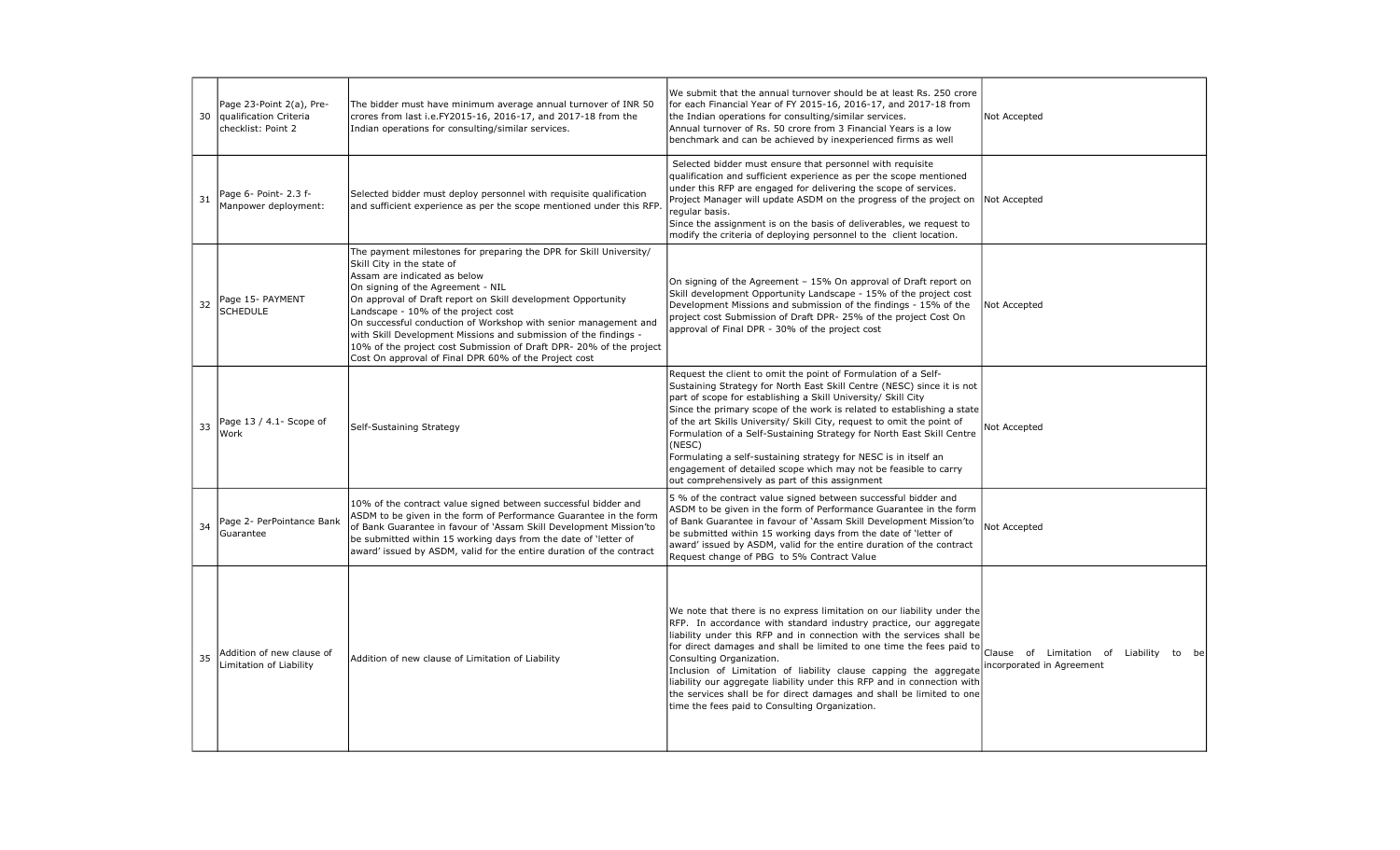|    | PRICEWATERHOUSE COOPERS PVT LTD                                                                        |                                                                                                                                                                                                                                                                                                                                                                                                                                                                                                                                                     |                                                                                                                                                                                                                                                                                                                                                                                                                                                                                                                                                                                                                                                                                                                                                                                                                                                                                                                                                        |                                                                                                                                                                                                                          |
|----|--------------------------------------------------------------------------------------------------------|-----------------------------------------------------------------------------------------------------------------------------------------------------------------------------------------------------------------------------------------------------------------------------------------------------------------------------------------------------------------------------------------------------------------------------------------------------------------------------------------------------------------------------------------------------|--------------------------------------------------------------------------------------------------------------------------------------------------------------------------------------------------------------------------------------------------------------------------------------------------------------------------------------------------------------------------------------------------------------------------------------------------------------------------------------------------------------------------------------------------------------------------------------------------------------------------------------------------------------------------------------------------------------------------------------------------------------------------------------------------------------------------------------------------------------------------------------------------------------------------------------------------------|--------------------------------------------------------------------------------------------------------------------------------------------------------------------------------------------------------------------------|
| 36 | Page 3- Section 1 (15) Bid<br>Data<br>Sheet and Section 2<br>(2.1) Procedure for<br>Submission of Bids | Section 1 (15) - Proposals must be submitted no later than<br>19.09.2019 upto 17:00 hrs, through https://assamtenders.gov .in<br>Hard copy (only technical) should be dropped at tender box at Assam submission date.<br>Skill Development Mission (ASDM) Katabari, DPS Road, NH37<br>Garchuk, Guwahati781035.<br>Section 2 (2.1) - The last date for uploading of proposal/bid will be<br>from 17.08.2019 to 16.09.2019 (17.00 hrs) Technical Bid will be<br>opened on 18.09.2019 at 13:00 Hrs. Please refer RFP document for<br>complete details. | 1) The submission date under both sections are different, i.e.,<br>19.09.2019 and (17.08.2019 to 16.09.2019). Please clarify the<br>2) The bid submission method is also different under each section,<br>i.e., hard copy and uploading via eProcurement portal. Please clarify submitted<br>the bid submission method - hard copy or online?                                                                                                                                                                                                                                                                                                                                                                                                                                                                                                                                                                                                          | Last Date of Submission is 19th September<br>2019 till 17:00 Hrs<br>Online Submission in Assam Tenders Portal is<br>compulsory. Hard Copy of the same may be<br>Technical Bid will be opened on 21.09.19 at<br>13:00 Hrs |
| 37 | Page 23- Point 2(a):<br>Pregualificatio n Criteria<br>checklist - Point number 4                       | The bidder must have prepared a detailed project report on Skill<br>University / Skill City in at least one state.                                                                                                                                                                                                                                                                                                                                                                                                                                  | The number of dedicated skill universities are a counted few in the<br>country. The current criteria doesn't cover aspects where the bidder<br>has demonstrated experience of working with existing universities<br>for rollout of B.Voc Program.<br>Also, limiting the criteria to DPR would not only prove restrictive but<br>also out rightly deter organizations with on ground experience in the<br>TVET and technical education space which is one of the most critical<br>success factor for a project of this nature. We recommend revisiting<br>and include all assignments as a part of larger engagements, which<br>demonstrate innovative models in the TVET space.<br>We propose that the experience of the bidder should be expanded to<br>DPR preparation and project management experience in large skill<br>development assignments. The requirement of DPR on Skill<br>University is very limiting and does not promote competition. | Please refer corrigendum                                                                                                                                                                                                 |
| 38 | Page 24- Point 2(b):<br>Marking Criteria (A) - Past<br>Experience                                      | Experience of completing a detailed project report for development of There are very few Skill Universities in the country. Moreover, "Skill<br>a skill institute/ Skill University in at least one state in India<br>> 6 states: 15 Marks,<br>>4 states < 6 states: 10 Marks<br>>1 state < 4 states: 5 Marks Else 0                                                                                                                                                                                                                                | University" has been a fairly new concept and is still evolving.<br>This clause is very restrictive in nature and against the spirit of<br>encouraging larger participation as it would give undue advantage to<br>lfew.<br>We Propose the following:<br>1) Not only the experience of completing the detailed project report<br>but also the experience of Project Management be considered. We<br>strongly believe having experience of Project Management will also<br>justify ones competence to complete assignments like DPR etc.<br>[2] Experience in preparation of DPR in any skill<br>development/technical education/TVET assignment should be<br>included under this criteria and not just be limited to DPR<br>Preparation for Skill University.                                                                                                                                                                                          | Please refer corrigendum                                                                                                                                                                                                 |
| 39 | Page 24- Point 2(b):<br>Marking Criteria (A) - Past<br>Experience                                      | Experience of having worked/working on atleast 2 Skill Development<br>Project (SDP) during the last 5 years, each of with Central Govt and<br>State Govt/ NSDC/ State Skill Development Mission/ Multilateral<br>Funding Agency/Donor Agencies, in India.<br>No. of SDP having minimum project value<br>$>=$ INR 5 Cr (SDP) SDP > 05 : 20 marks 02 < SDP <= 05 : 10 marks<br>2 SDP: 5 marks, else 0                                                                                                                                                 | The clause is restrictive in nature.<br>Recommended clause:<br>Experience of having worked/working on at-least 2 Skill<br>Development Project (SDP) during the last 5 years, each of with<br>Central Govt/State Govt./ NSDC/ State Skill Development Mission/<br>Multilateral Funding Agency/Donor Agencies, in India                                                                                                                                                                                                                                                                                                                                                                                                                                                                                                                                                                                                                                  | Please refer corrigendum                                                                                                                                                                                                 |